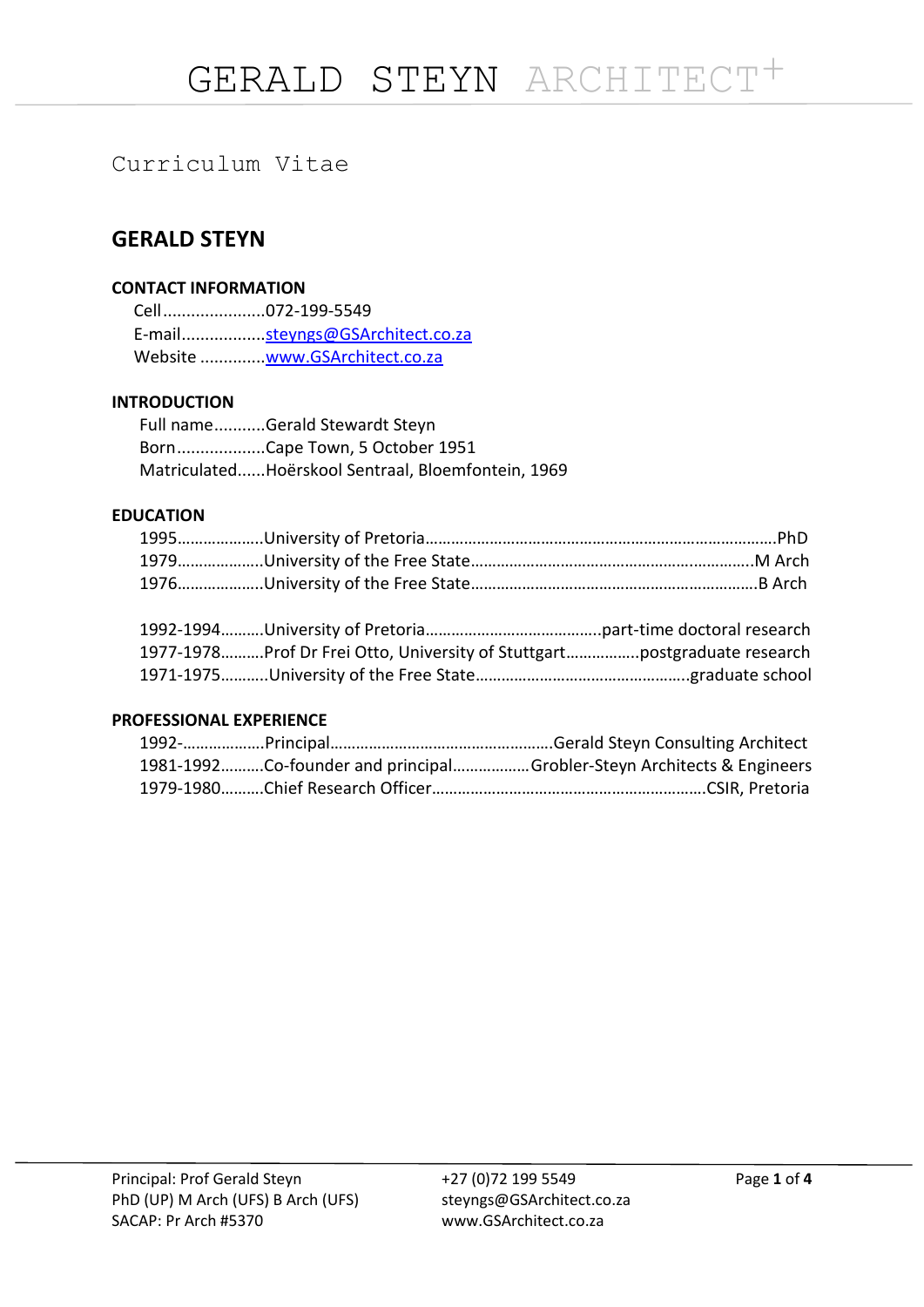# **ACADEMIC EXPERIENCE**

|  | 2017-Research Professor-Dept of Building Sciences, Tshwane University of Technology      |
|--|------------------------------------------------------------------------------------------|
|  | 2001-2017Research Professor-Dept of Architecture, Tshwane University of Technology (TUT) |
|  | 1999-2001Senior lecturerDept of Architecture, former Technikon Pretoria                  |
|  | 1998Part time lecturerDept of Architecture, former Technikon Pretoria                    |

# **Postgraduate supervision**

| <b>ASPECT</b>                                                       | <b>COMPLETED</b> | <b>CURRENT</b> |
|---------------------------------------------------------------------|------------------|----------------|
| Building Sciences students directly supervised for Master's degrees |                  | 40             |
| Architecture students directly supervised for Master's degrees      | 28               |                |
| Number of students co-supervised for Master's degrees               | 40               |                |
| Number of students directly supervised for Doctoral degrees         |                  |                |
| Master's graduates managed by the author                            | 173              |                |

#### **Current research activities**

- Ongoing Definitions and concepts for appropriate African urbanism and architecture
- Ongoing Urbanism in southern Africa geometry, technology and sustainability

#### **Completed research projects**

| ■ The vernacular courtyard houses of AfricaNRF-funded project (2000-2001) |  |
|---------------------------------------------------------------------------|--|
|                                                                           |  |

#### **Accreditation visits to schools of architecture**

| <b>CAPACITY</b> | $N^{\circ}$ OFF |
|-----------------|-----------------|
| Chairman        |                 |
| Secretary       | 8               |
| Member          | Д               |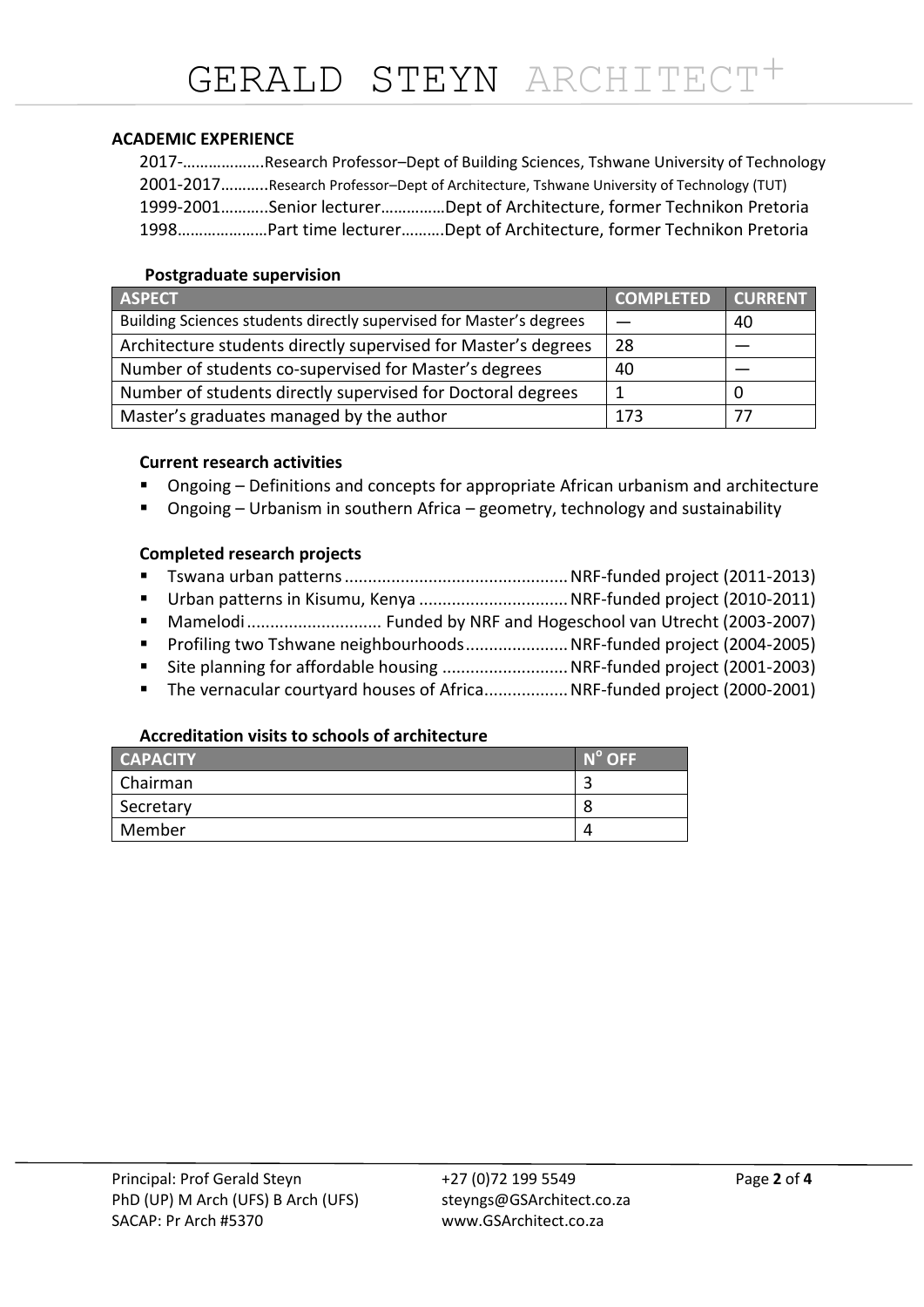# **RESEARCH OUTPUTS SINCE 2000**

| <b>TYPE OF OUTPUT</b>                    | $N^{\circ}$ OFF |
|------------------------------------------|-----------------|
| Peer reviewed articles                   | 42              |
| Chapters in book                         |                 |
| Technical journals and the popular press | 20              |
| <b>National and International Papers</b> | 30              |

# **PROFESSIONAL MEMBERSHIP**

- **Since 2001. Pretoria Institute for Architecture**
- **Since 2001. South African Institute of Architects (Corporate Member)**

# **PROFESSIONAL REGISTRATION**

 Since 1978 Registered with the South African Council for the Architectural Profession (Professional Architect Number 5370)

# **Involvement with professional and educational bodies**

- Member of Pretoria Institute for Architecture (PIA) Management Committee from  $2014 -$ .
- Two-term councillor of the South African Council for the Architectural Profession (SACAP) from 2008 to 2014.
- Chairperson of the SACAP committees on Registration, Validation and Heads of Schools from 2008 to 2014.
- Past member of SACAP's standing validation panel.
- Reviewer for the National Research Foundation (NRF).
- **E** Evaluator for the Council on Higher Education (CHE).